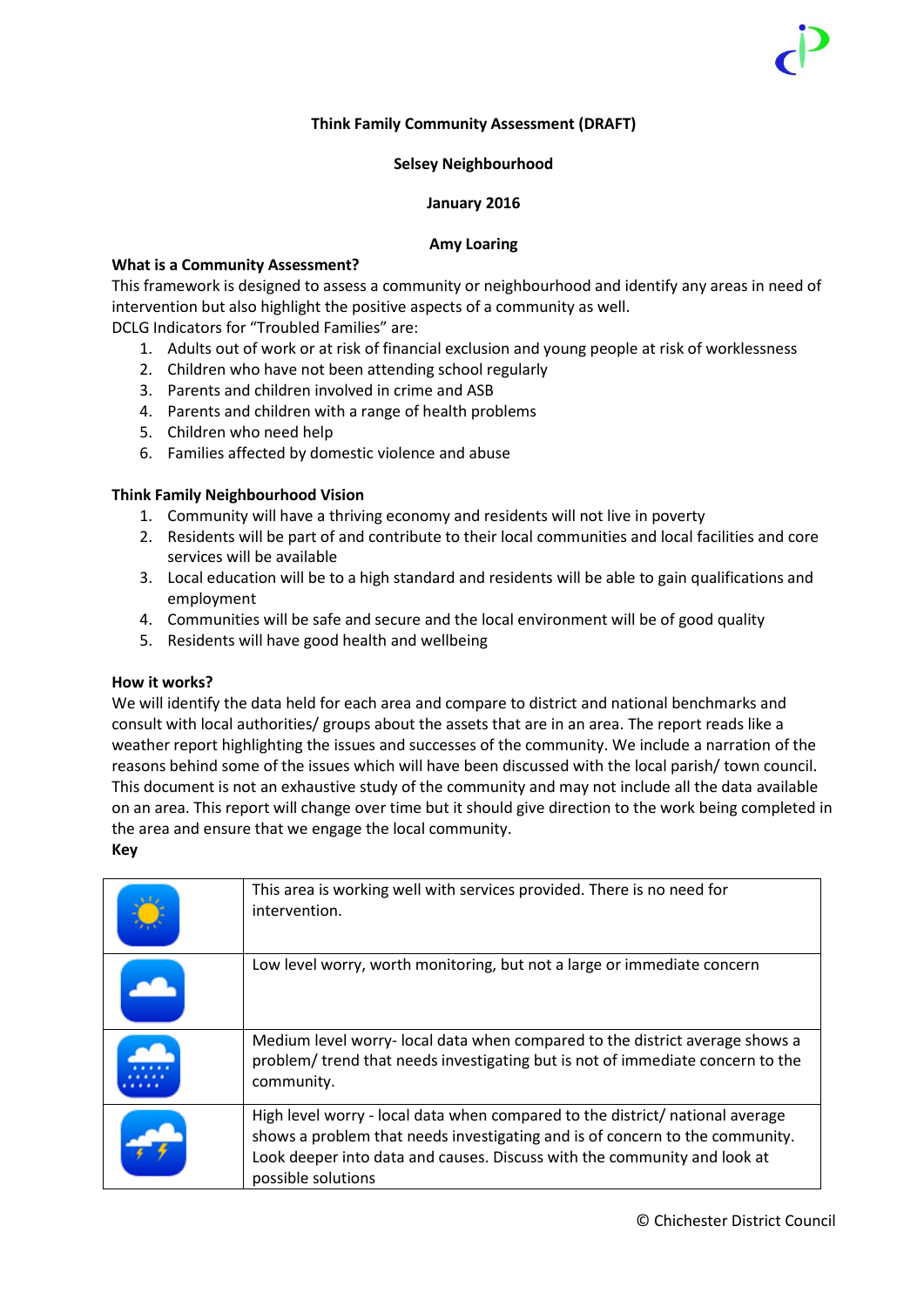

## **What do we know about Selsey**

Selsey is the largest settlement in the Manhood Peninsula. It is located at the southern end of Manhood peninsula (Selsey Bill). The town's economy is focused around tourism, particularly linked to the major caravan park to the west of the town. Other significant employment is provided by agriculture/ horticulture, food production and a small manufacturing sector and has an active fishing community. Future development is limited by its constrained geography and the B2145 is the only road connecting the town to the north of the district and the nearest large settlement is Chichester. Selsey has developed a Neighbourhood Plan.

Nationally the average population of those people aged over 65 is 16.4%. The average in Chichester is already high at 24.4%. In Selsey there are areas where this figure is 41.4%, but across the area this figure is higher than the national and Chichester average. We can assume that this is down to a combination of the amount retirees moving into the area, seaside care homes and the standing population ageing. However, having a disproportionate population leads to other problems such as increase demand on health services and the number of carers and this is reflected in the data.

With Selsey being by the sea and near Chichester it is a popular place for people to retire in and this is reflective in the demographics. This also means that local people tend to be priced out of the housing market with average price of semi detached house being £225,954.

Selsey's relationship with the sea is as old as the town itself, and has become an integral part of its history, character and economy. Traditionally, the town has fished to feed itself and for profit in the waters that surround it, and local shellfish such as crab and lobster are renowned far and wide for their excellent taste and quality. Along the seafront, there are numerous fishing boats and stalls selling fresh aquatic produce. Selsey's remote location and proximity to the sea made it a destination of choice for smugglers in the 1700's. Contraband of all kinds was shipped in from abroad and then spirited away in the dead of night, and legends abound of secret passageways and illicit activities taking place under the cover of darkness and away from prying eyes.

In recent times, the coast has become a much safer place through the vigilance and unbridled heroism of the lifeboat crews that have been based here since 1861, and visitors will see the distinctive RNLI boat house at East Beach. The town also houses one of the largest static caravan holiday parks in the UK. This is open for 45 weeks per year. This creates a 'shadow' population of residents who basically live in the town on a permanent basis, but are excluded from assessments of local service needs' although they end up using many local services - schools, doctors, employment advice, housing benefits, etc.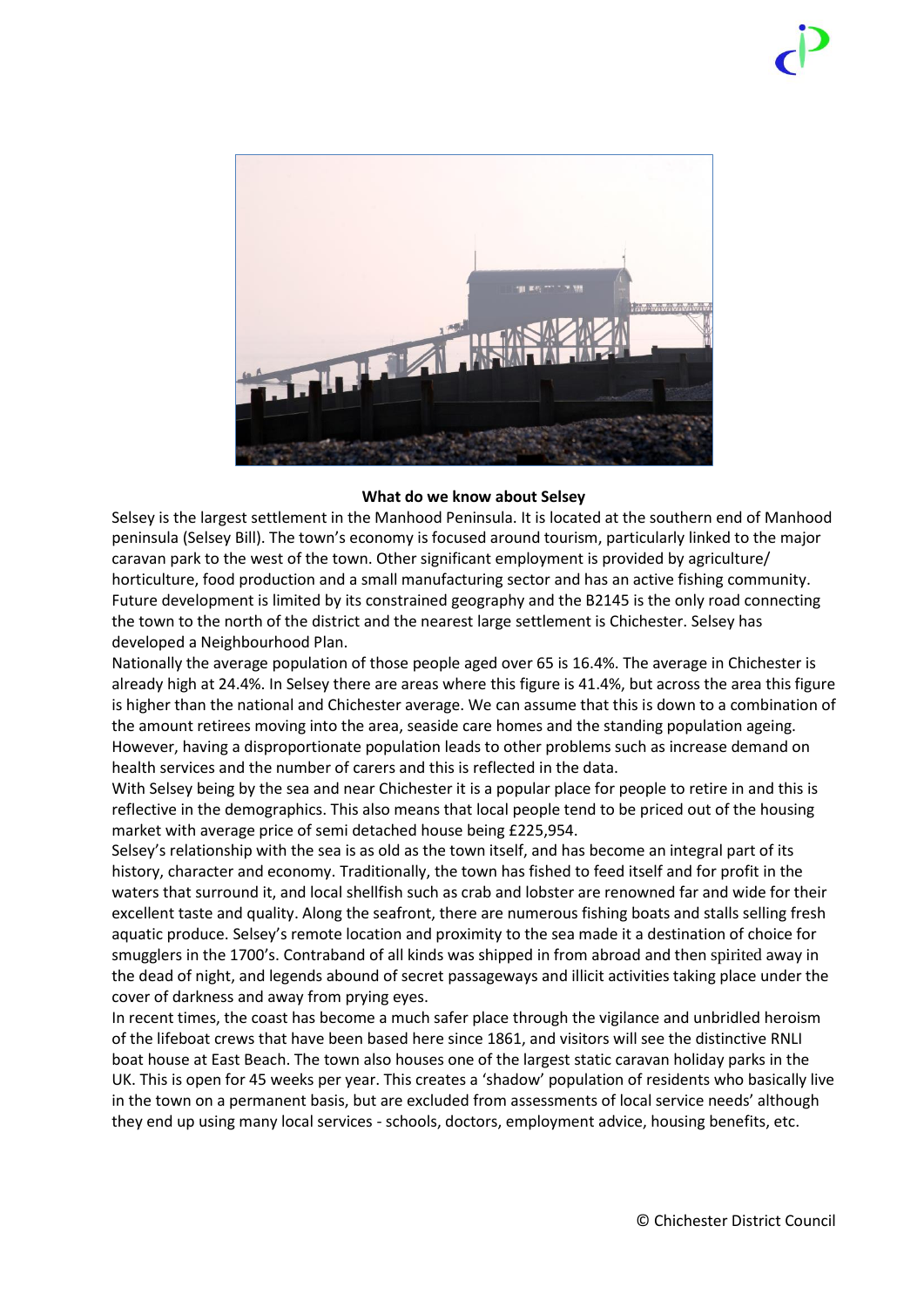

## **1. Aim: Community will have a thriving economy and residents will not live in poverty**

| <b>Town Centre</b><br><b>Deprivation</b>                              | Selsey Town centre provides a reasonable range of local shops including local<br>butchers, one bank, green grocers, pharmacy, cafes and news agents. In 2016 a<br>new Asda superstore and petrol station will be built in the local area which will<br>increase jobs and shopping choice in the area. Though its impact on the town<br>centre is unpredictable.<br>Overall deprivation in Selsey is High; according to ONS data (March 2011) 65% of all<br>households are deprived in a minimum of 1 of the 4 dimensions (Employment,<br>Education, Health or Housing). This compares to 51% in Chichester district, 52%<br>regionally for the SE and 57% nationally<br>Number of children in out of work benefits households is high 18.7% in Selsey<br>North and 17.6% in Selsey south, compared to the district average of 11.8% |
|-----------------------------------------------------------------------|-------------------------------------------------------------------------------------------------------------------------------------------------------------------------------------------------------------------------------------------------------------------------------------------------------------------------------------------------------------------------------------------------------------------------------------------------------------------------------------------------------------------------------------------------------------------------------------------------------------------------------------------------------------------------------------------------------------------------------------------------------------------------------------------------------------------------------------|
| <b>Full time</b><br>workers                                           | Selsey South has a below average number of full time workers. The district average<br>is 34.4%, the national 38% in Selsey south there are areas where only 29.6% are in<br>full employment.                                                                                                                                                                                                                                                                                                                                                                                                                                                                                                                                                                                                                                        |
| <b>Part time</b><br><b>Workers</b>                                    | Selsey has a higher than average number of part time workers. But considering the<br>nature of the industries in the area that is not surprising                                                                                                                                                                                                                                                                                                                                                                                                                                                                                                                                                                                                                                                                                    |
| <b>Economically</b><br>inactive-<br>Long term<br>sick or<br>disabled. | There are areas in Selsey where the number of long term economically inactive are<br>a concern as the number is above the district average of 2.4%.<br>26% of the population in Selsey is retired.                                                                                                                                                                                                                                                                                                                                                                                                                                                                                                                                                                                                                                  |
| Self-<br><b>Employment</b>                                            | Selsey has more self-employment than the national average of 9.8%. However self<br>employment as a whole is higher in Chichester than other districts anyway.                                                                                                                                                                                                                                                                                                                                                                                                                                                                                                                                                                                                                                                                       |

## **2. Aim: Residents will be part of and contribute to their local communities and local facilities will be available**

| <b>Transport</b> | $\bullet$ | There is no train station in Selsey                                                                                                             |  |
|------------------|-----------|-------------------------------------------------------------------------------------------------------------------------------------------------|--|
|                  | $\bullet$ | The only public transport link is a bus service with limited frequency in the<br>evenings and at weekends and is seen as expensive at £8 return |  |
|                  | $\bullet$ | There are 3 community transport service with limitations to ages and times.                                                                     |  |
|                  | $\bullet$ | There is only one road in and out of Selsey                                                                                                     |  |
|                  | $\bullet$ | No joined up cycle path to Chichester                                                                                                           |  |
|                  | $\bullet$ | Broadband access up to 17MB broadband speed                                                                                                     |  |
| <b>Amenities</b> | Have      | Do not have but would like                                                                                                                      |  |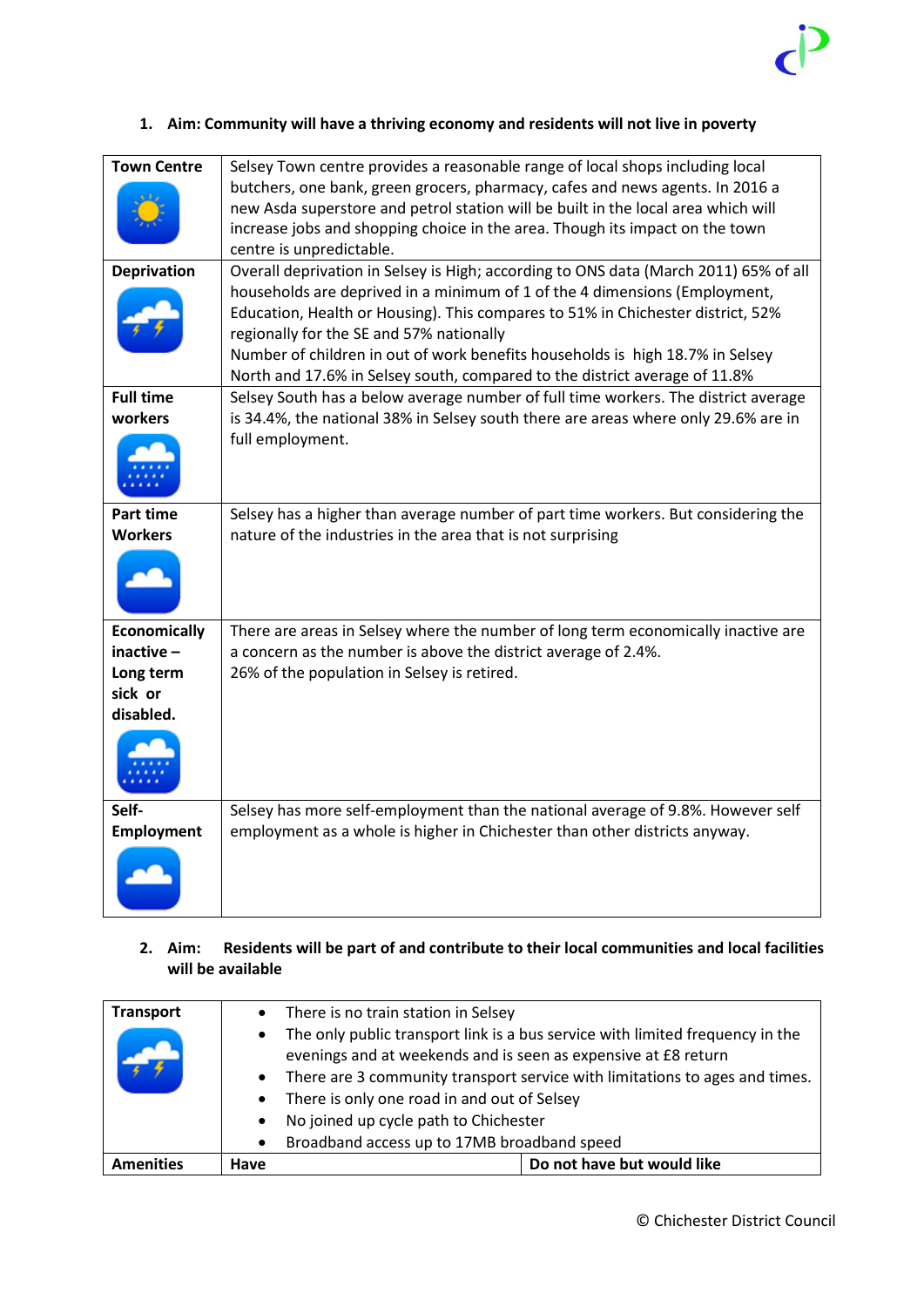|                 | <b>Town Hall</b>                                                                     | <b>NHS</b> dentist<br>$\bullet$       |  |
|-----------------|--------------------------------------------------------------------------------------|---------------------------------------|--|
|                 | <b>Selsey Centre</b>                                                                 | Petrol station                        |  |
|                 | 3 church halls                                                                       | Job centre (outreach)<br>$\bullet$    |  |
|                 | 5 churches                                                                           | Community hub for public<br>$\bullet$ |  |
|                 | <b>Doctors Surgery</b>                                                               | services                              |  |
|                 | <b>Nurseries</b><br>$\bullet$                                                        | Museum                                |  |
|                 | 5 pubs                                                                               | Cinema                                |  |
|                 | <b>Fire Station</b>                                                                  | Access to adult education             |  |
|                 | Post office                                                                          |                                       |  |
|                 | Supermarket (small)                                                                  |                                       |  |
|                 | Farm shop                                                                            |                                       |  |
|                 | Police station (under review)<br>٠                                                   |                                       |  |
|                 | Food bank                                                                            |                                       |  |
|                 | Allotments                                                                           |                                       |  |
|                 | Cricket ground<br>$\bullet$                                                          |                                       |  |
|                 | Football pitch<br>$\bullet$                                                          |                                       |  |
|                 | Children and Family Centre                                                           |                                       |  |
|                 | <b>BMX track</b>                                                                     |                                       |  |
|                 | 1 public toilet                                                                      |                                       |  |
|                 | Youth club (snak shak / the                                                          |                                       |  |
|                 | bridge                                                                               |                                       |  |
|                 | Library                                                                              |                                       |  |
|                 | Public computers available in<br>$\bullet$                                           |                                       |  |
|                 | Town council and library.                                                            |                                       |  |
| Community       | The community of Selsey is very active. The town council has invested in the post of |                                       |  |
| <b>Activity</b> | Town Coordinator who has succeeded in linking up local work and engaging             |                                       |  |
|                 | statutory services. They have a community forum that links up the voluntary and      |                                       |  |
|                 | community groups. One of the local nurseries is run by the community as a social     |                                       |  |
|                 | enterprise. Through Selseyworks they are closely tied to the community and able to   |                                       |  |
|                 | respond to identified local needs and ensure that the community is resilient to      |                                       |  |
|                 | change.                                                                              |                                       |  |
|                 |                                                                                      |                                       |  |

# **3. Aim: Local education will be to a high standard and residents will be able to gain qualifications**

| <b>Primary Schools</b><br>(Medmerry and Seal) | Medmerry and Seal primary schools have both received a good rating from<br>Ofsted.<br>Development in 5 year olds is high compared to the district average.                                                                                                                                    |
|-----------------------------------------------|-----------------------------------------------------------------------------------------------------------------------------------------------------------------------------------------------------------------------------------------------------------------------------------------------|
| <b>Secondary School</b><br>(The Academy)      | Absence levels at the academy are above the national and district average<br>Ofsted inspection: satisfactory - needs improvement.<br>The school is engaged with the local community and supports local<br>initiatives to help young people e                                                  |
| <b>Further Education</b>                      | Nearest facility for A levels/apprenticeships / FE is Chichester College<br>which is 8 miles away.<br>Access to adult education is very limited as the college no longer support<br>this, the job centre is sending people to Northbrook college in Worthing for<br>training on basic skills. |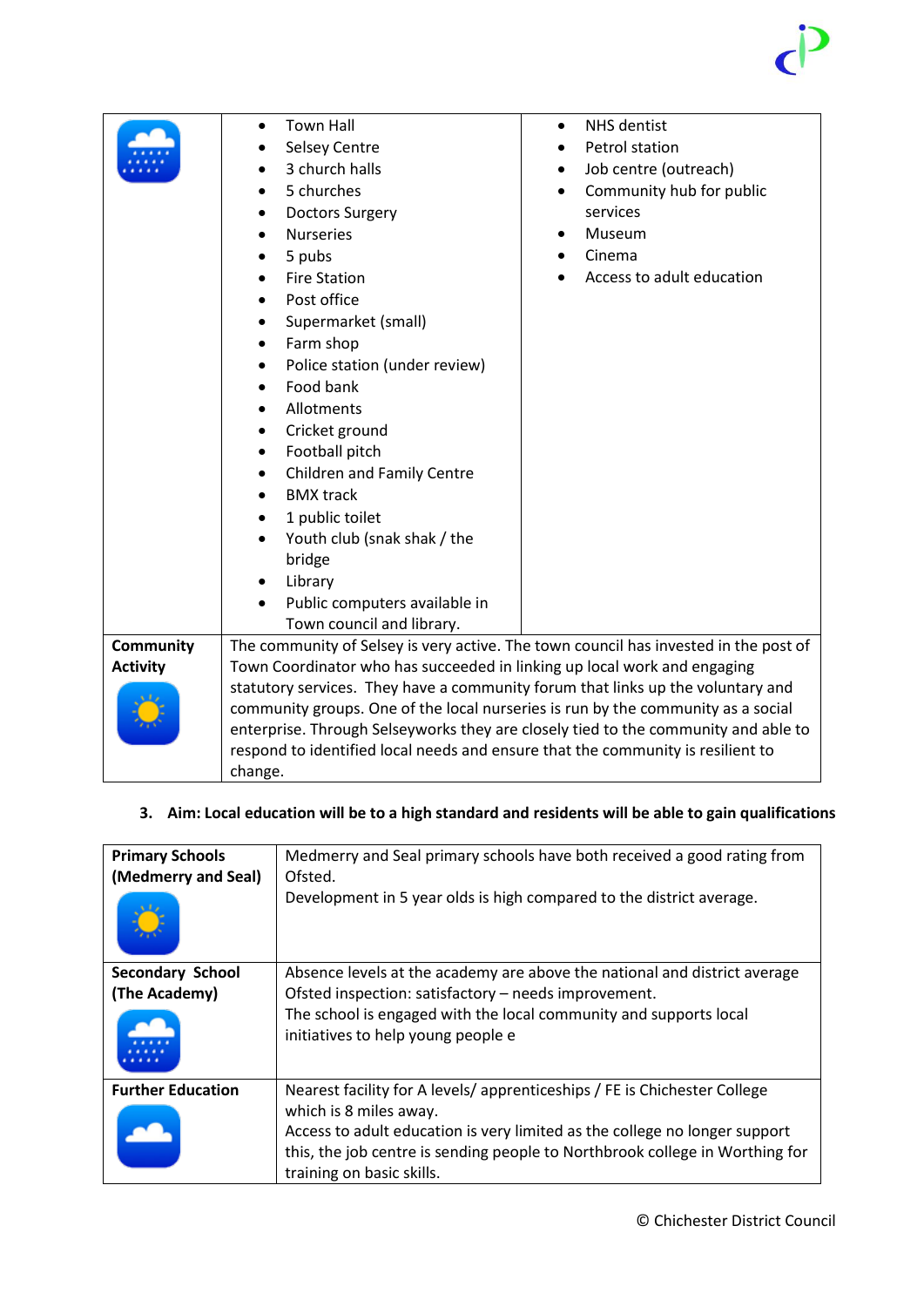| <b>Qualifications</b> | Selsey has an above average number of people without qualifications. As     |
|-----------------------|-----------------------------------------------------------------------------|
|                       | per the census 2011. Selsey North 18.8% of the population did not have a    |
|                       | qualification. Selsey south 16.9%.                                          |
|                       | Selsey still lags behind the rest of the district in terms of the number of |
|                       | people with 5 A*-C GCSE grades 39.7% in Selsey North compared to 56.4%      |
|                       | district average.                                                           |
|                       | This is significantly higher than the national (15%) and district (11.2%)   |
|                       | average. However we have to consider this in proportion to the number of    |
|                       | elderly residents who may not have had official qualifications and the high |
|                       | number of people in manual jobs.                                            |

# **4. Aim: Communities will be safe and secure and the local environment will be of good quality**

| Selsey has a Community warden and crime is kept at a low level. ASB issues tend to<br>be neighbour disputes. |
|--------------------------------------------------------------------------------------------------------------|
| Consultation with the community has identified the following priorities in this                              |
| neighbourhood.                                                                                               |
| <b>Priority</b>                                                                                              |
| Anti Social Behaviour in parks and open spaces. Ongoing problems at the end of                               |
| West Street Selsey. Youths have taken fence panels to the beach and had a bonfire.                           |
| This is a problem that tends to be during the school holidays. Shifts have been                              |
| changed to work in to the early hours to patrol this area.                                                   |
| Issued 25 July, 2015                                                                                         |
| <b>Action taken</b>                                                                                          |
| Shifts have been changed to work in to the early hours to patrol this area and anyone                        |
| seen to behave in an inappropriate manner will be dealt with. With the school                                |
| holidays nearly upon us, the neighbourhood police team will be actively patrolling all                       |
| the hot spots and changing shifts to combat any anti social behaviour over that                              |
| period. Actioned 20 January, 2016                                                                            |
| <b>Priority</b>                                                                                              |
| Anti social driving including use of mobile phone whilst driving, speeding and traffic                       |
| offences.                                                                                                    |
| Issued 25 July, 2015                                                                                         |
| <b>Action taken</b>                                                                                          |
| Local officers will be conducting regular speed checks, and patrolling the area and                          |
| dealing with an offences robustly. The next Selsey Neighbourhood Management                                  |
| Pannel is on the 11th January 2016 at 4pm at Selsey Town Council, Selsey.                                    |
| Actioned 20 January, 2016                                                                                    |
| <b>Priority</b>                                                                                              |
| Drug use in Selsey and the surrounding area. Ongoing intelligence gathering in                               |
| relation to drugs within the Selsey area.                                                                    |
| Issued 25 July, 2015                                                                                         |
| <b>Action taken</b>                                                                                          |
| Local officers are conducting regular patrols in the Selsey area and actively dealing                        |
| with anyone committing offences relating to drugs.                                                           |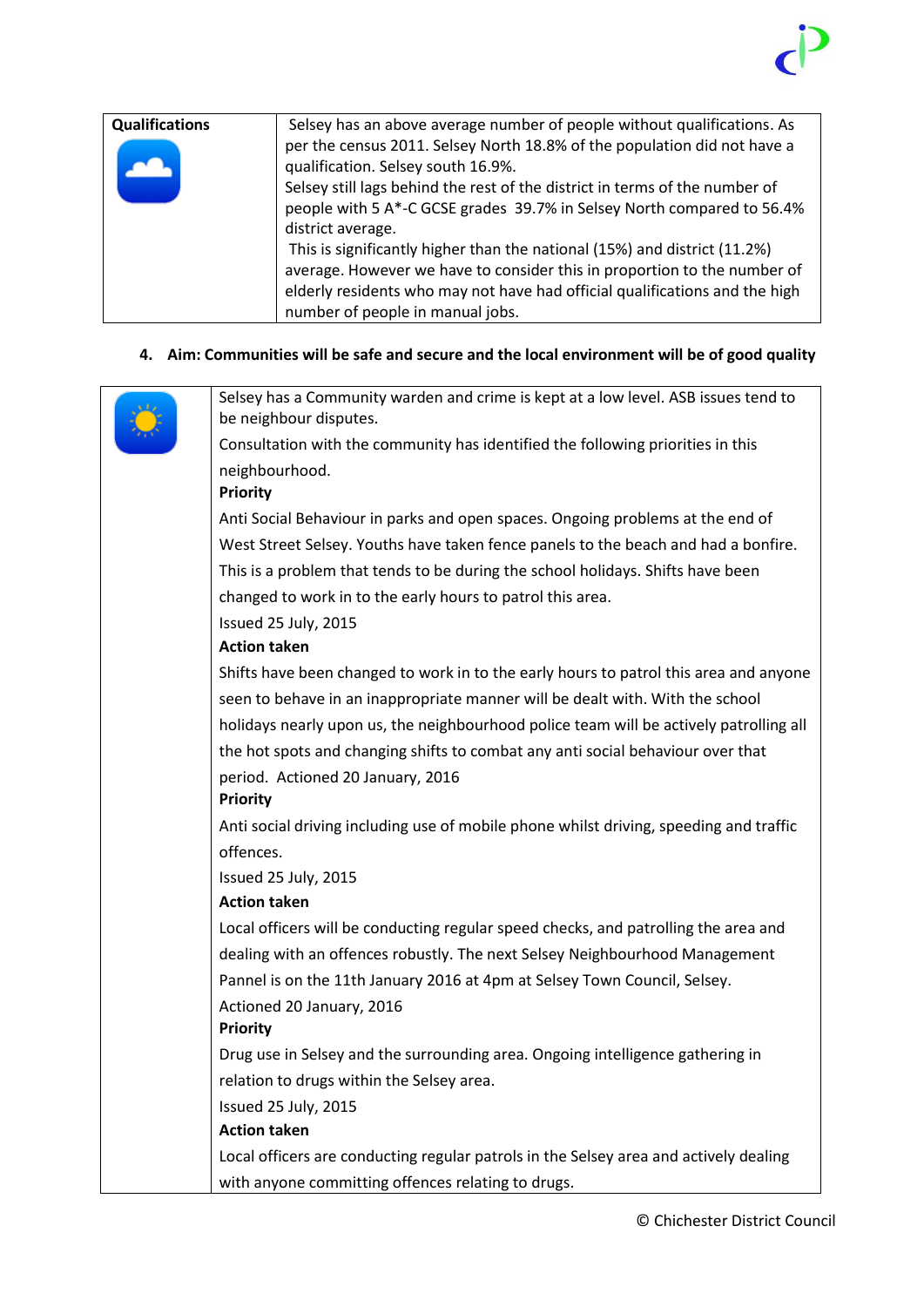

## **Information from: Ukcrimestats.com**

## **5. Aim: Residents will have good health and wellbeing**

| General<br><b>Health</b> | More people in Selsey thought their health was bad (6.9%) or fair (18.6%) compared<br>to the Chichester (Bad: 4.3%, Fair 13.1%) and National Average (Bad: 5.5%, Fair<br>13.1%). However this figure could link to the higher than average amount of older<br>people in the area. |
|--------------------------|-----------------------------------------------------------------------------------------------------------------------------------------------------------------------------------------------------------------------------------------------------------------------------------|
| <b>Unpaid</b>            | Selsey has an above average number of carers compared to the national                                                                                                                                                                                                             |
| carers                   | 1-19 hours a week - Selsey 7.1%, National - 6.5%                                                                                                                                                                                                                                  |
|                          | 20-49 hours a week - Selsey 1.4%, National - 1.4%                                                                                                                                                                                                                                 |
|                          | 50 or more hours a week - Selsey 3.5%, National 2.4%                                                                                                                                                                                                                              |
|                          | This fits with the fact that we have a higher than average elderly population,                                                                                                                                                                                                    |
|                          | especially in Selsey.                                                                                                                                                                                                                                                             |
| <b>Access to</b>         | There is one GP service, this does get busy in the summer period. There is one                                                                                                                                                                                                    |
| health                   | dentist in Selsey but they are not taking on NHS patients. The nearest hospital is                                                                                                                                                                                                |
| services                 | Chichester.                                                                                                                                                                                                                                                                       |
|                          | 60% of the life threatening calls are responded to in under 8 minutes. Ambulance<br>service target is 75%                                                                                                                                                                         |
| <b>Access to</b>         | There is a football and crickets ground a number of parks and the beach area in                                                                                                                                                                                                   |
| green space              | Selsey. Selsey centre and the town hall put on exercise classes and the CDC                                                                                                                                                                                                       |
| and leisure              | Wellbeing hub regularly does outreach work in the area                                                                                                                                                                                                                            |
| services                 |                                                                                                                                                                                                                                                                                   |
|                          |                                                                                                                                                                                                                                                                                   |